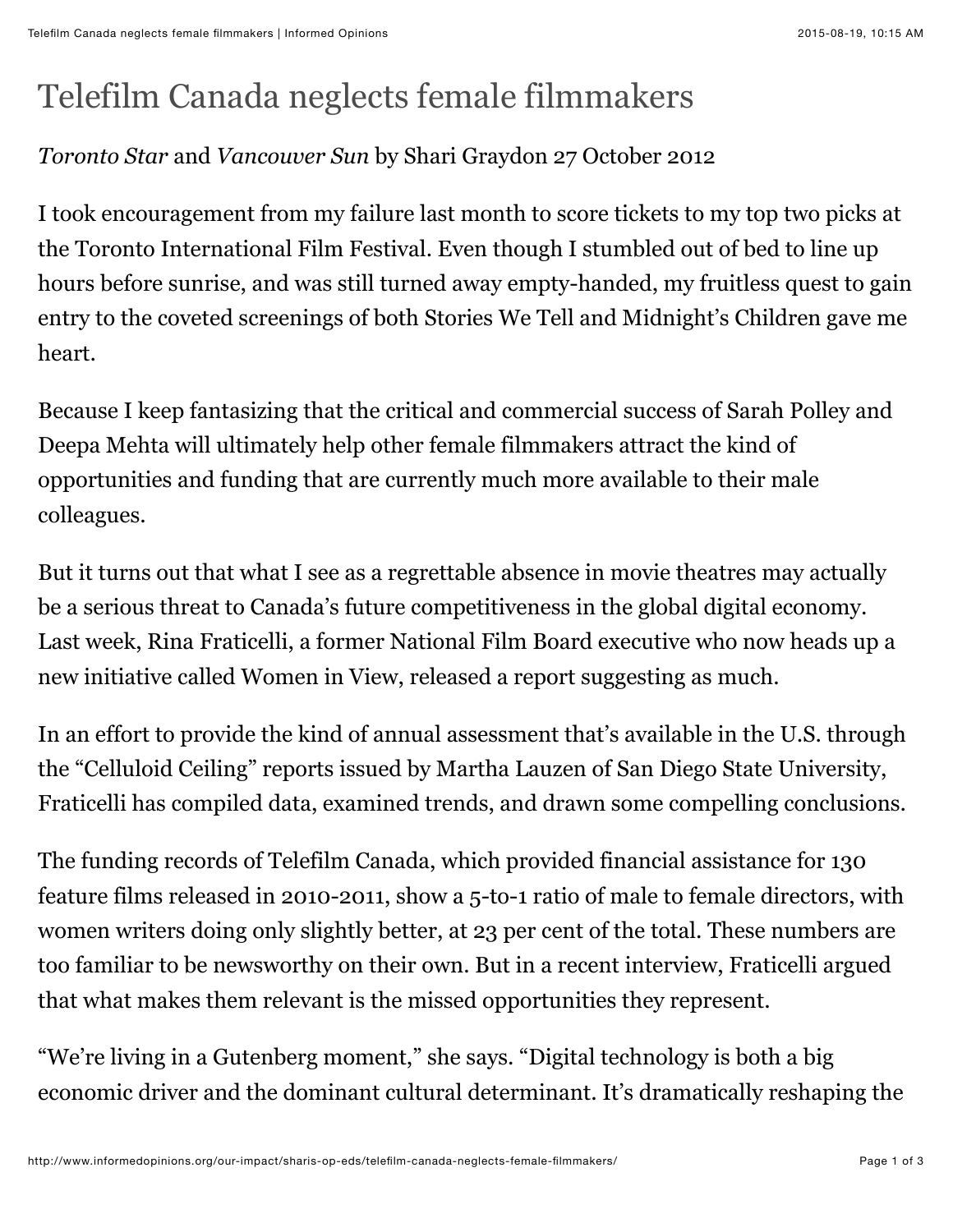way we communicate, propelling creative production from local and national audiences to global ones." This represents an opening door for Canada.

And yet at a time when we could be leveraging the rich potential of our diverse pool of talented storytellers to capitalize on this vast new market, the Telefilm data demonstrate that Canada's film industry remains hidebound and homogeneous.

In the context of this transformational moment, our failure to produce diverse stories for digital screens isn't merely unreflective of our cultural reality, it's spectacularly bad business. And not only because of the international audiences now more accessible than ever before.

Lots of evidence in recent years has made it clear that calling on the usual suspects (and those who know, look and think like them) is not a path to innovation — in any industry.

Companies in the high-tech, pharmaceutical and financial sectors have been actively investing in programs designed to attract and nurture more women and members of minority groups, having learned that doing so increases both productivity and profitability. More than a third of Fortune 500 companies, including Cisco and Hewlett Packard, cite their active engagement of diverse employees as a key innovation strategy.

It only makes sense that extending this to the creative industries would yield similar advantages.

Women In View is doing more than counting the numbers and calling for change. Earlier this spring, the organization launched its Creative Leaders program, aimed at advancing accomplished women from diverse backgrounds into top decision-making and content creation tiers in TV, film and gaming, and helping them access global networks.

As for me, I have nothing against Atom Egoyan, David Cronenberg or his equally macabre-minded son. But as a frequent moviegoer, I have often yearned for more stories that reflect my reality and interests. And reading Fraticelli's report made me wish that